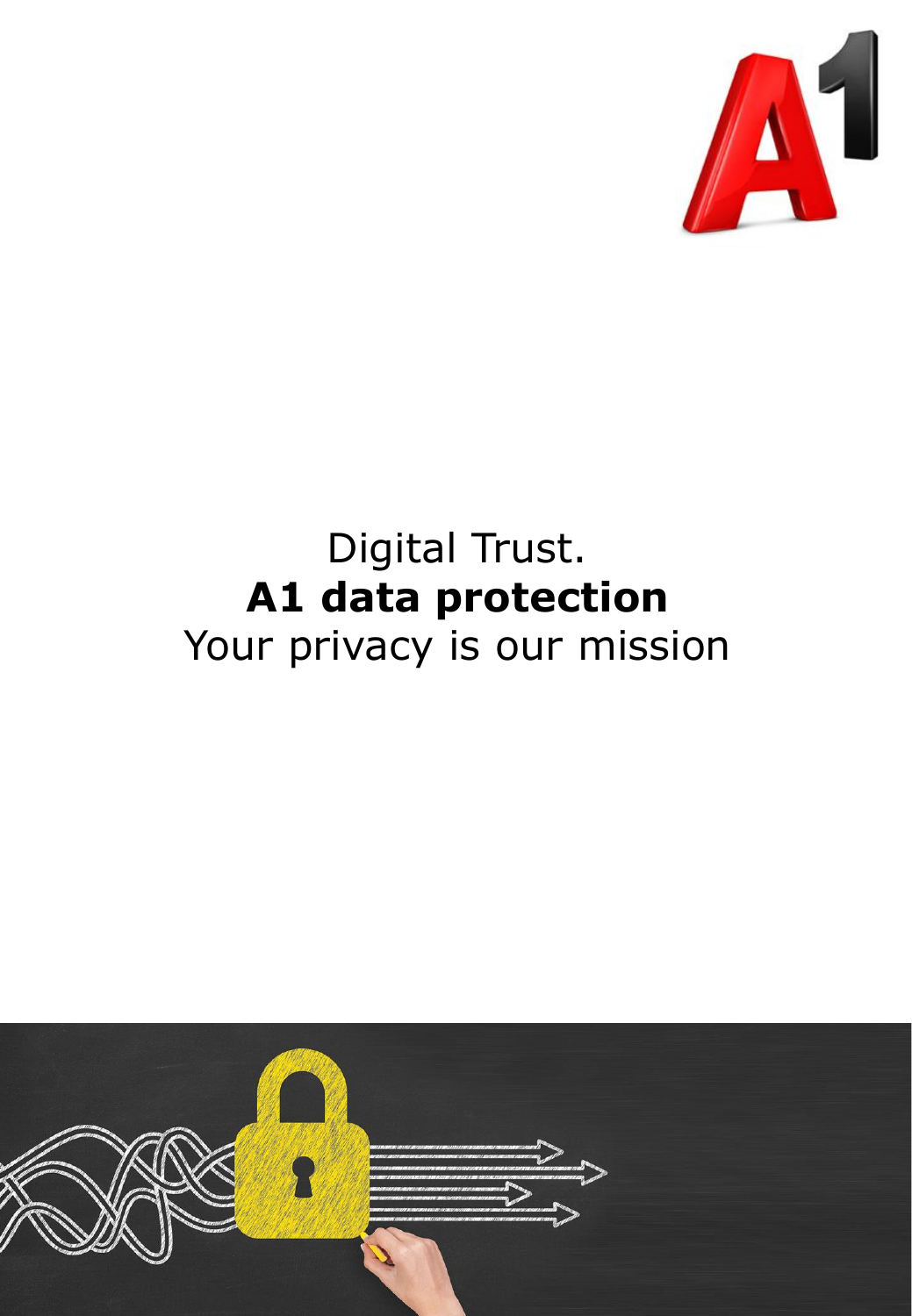

# **You can be sure.**

# **You can be sure**

• **Where there is a lot of communication, there is also a lot of data to be collected**

#### **More privacy**

• You can count on us

#### **Our standards of data privacy**

- You can play it safe
- In the service of data protection and information security
- You can trust

## **What can you do for the protection of your data?**

- Be vigilant
- How to move safely through the network
	- Nothing's free
	- Protect your privacy
	- Use secure passwords
	- Protect your computer
	- Don't believe everything

## **Where do you agree?**

- Product information
- Personalized offers
- Disclosure of data

## **Is there a legal obligation?**

- Emergencies
- Telephone directory

#### **What to do if something happens?**

# **Where there is a lot of communication, there is also a lot of data.**

It is very important to us to handle your data securely. A1 always adheres to current guidelines and laws and of course only uses your data if there is a legal basis for it. This can be, for example, your consent or a legal obligation, or that data processing is necessary to provide the services you have used.



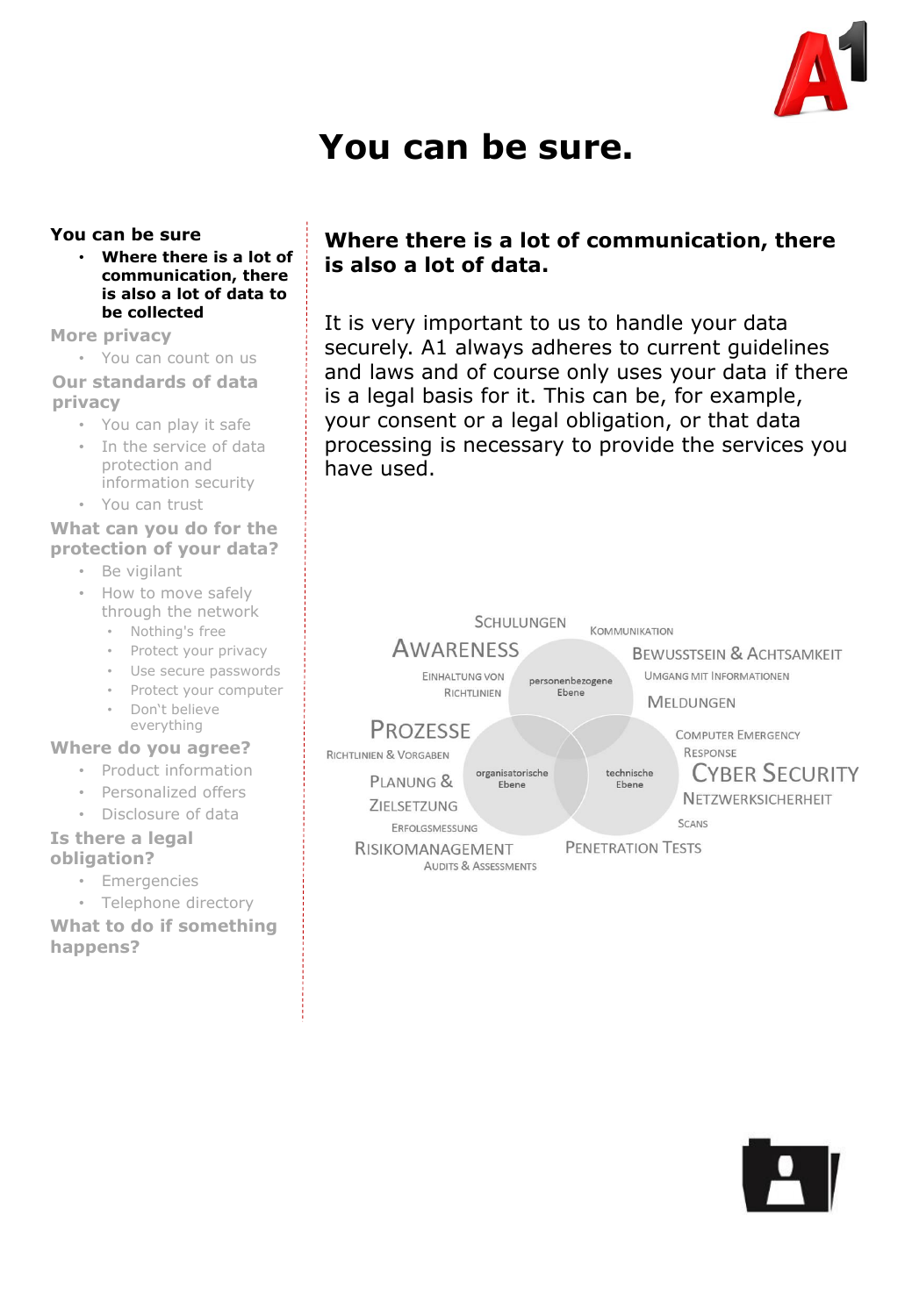

# **More privacy.**

# **You can be sure**

• Where there is a lot of communication, there is also a lot of data to be collected

# **More privacy**

# • **You can count on us**

**Our standards of data privacy**

- You can play it safe
- In the service of data protection and information security
- You can trust

## **What can you do for the protection of your data?**

- Be vigilant
- How to move safely through the network
	- Nothing's free
	- Protect your privacy
	- Use secure passwords
	- Protect your computer
	- Don't believe everything

## **Where do you agree?**

- Product information
- Personalized offers
- Disclosure of data

## **Is there a legal obligation?**

- Emergencies
- Telephone directory

## **What to do if something happens?**

# **You can count on us.**

In order to protect your privacy, the secure and sensitive handling of your data has the highest priority for us. It is therefore important to us to inform you which personal data we collect and how we use it.

# **What we never do:**

Read your e-mails and messages. Sell your data to third parties.

# **More information:**

You will find this information on our homepage and in our privacy statement [www.a1.net/Datenschutz](http://www.a1.net/Datenschutz)



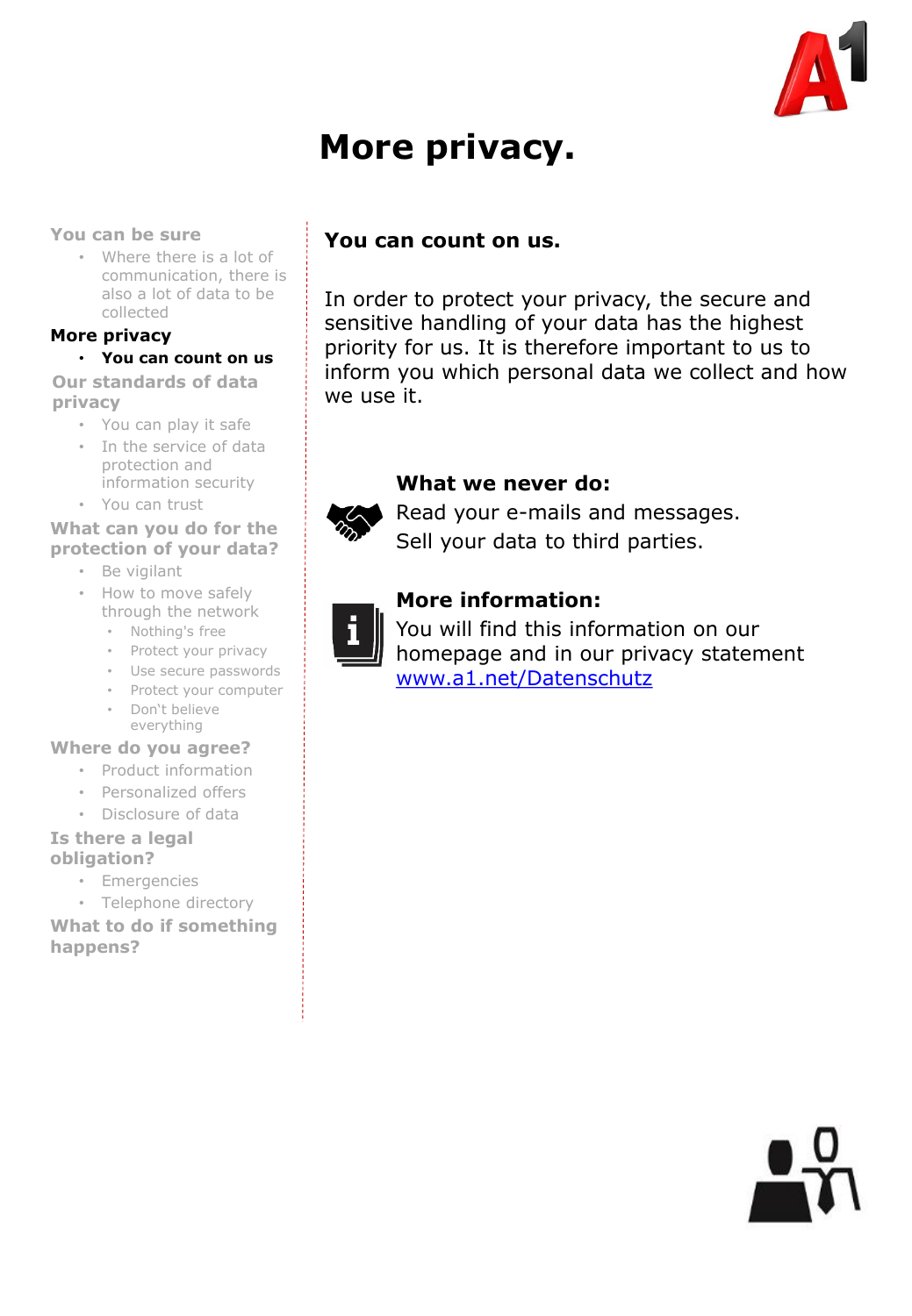

# **Our standards of data privacy.**

# **You can be sure**

• Where there is a lot of communication, there is also a lot of data to be collected

# **More privacy**

• You can count on us

## **Our standards of data privacy**

- **You can play it safe**
- In the service of data protection and information security
- You can trust

# **What can you do for the protection of your data?**

- Be vigilant
- How to move safely through the network
	- Nothing's free
	- Protect your privacy
	- Use secure passwords
	- Protect your computer
	- Don't believe everything

# **Where do you agree?**

- Product information
- Personalized offers
- Disclosure of data

## **Is there a legal obligation?**

- Emergencies
- Telephone directory

## **What to do if something happens?**

# **You can play it safe.**

Since 25 May 2018, the new General Data Protection Regulation (EU-GDPR) has applied. We consistently implement the legal regulations on data protection, orient ourselves to the international standards of information security and always adapt to the latest guidelines and regulations.

The security of the infrastructure and the data has top priority for us.

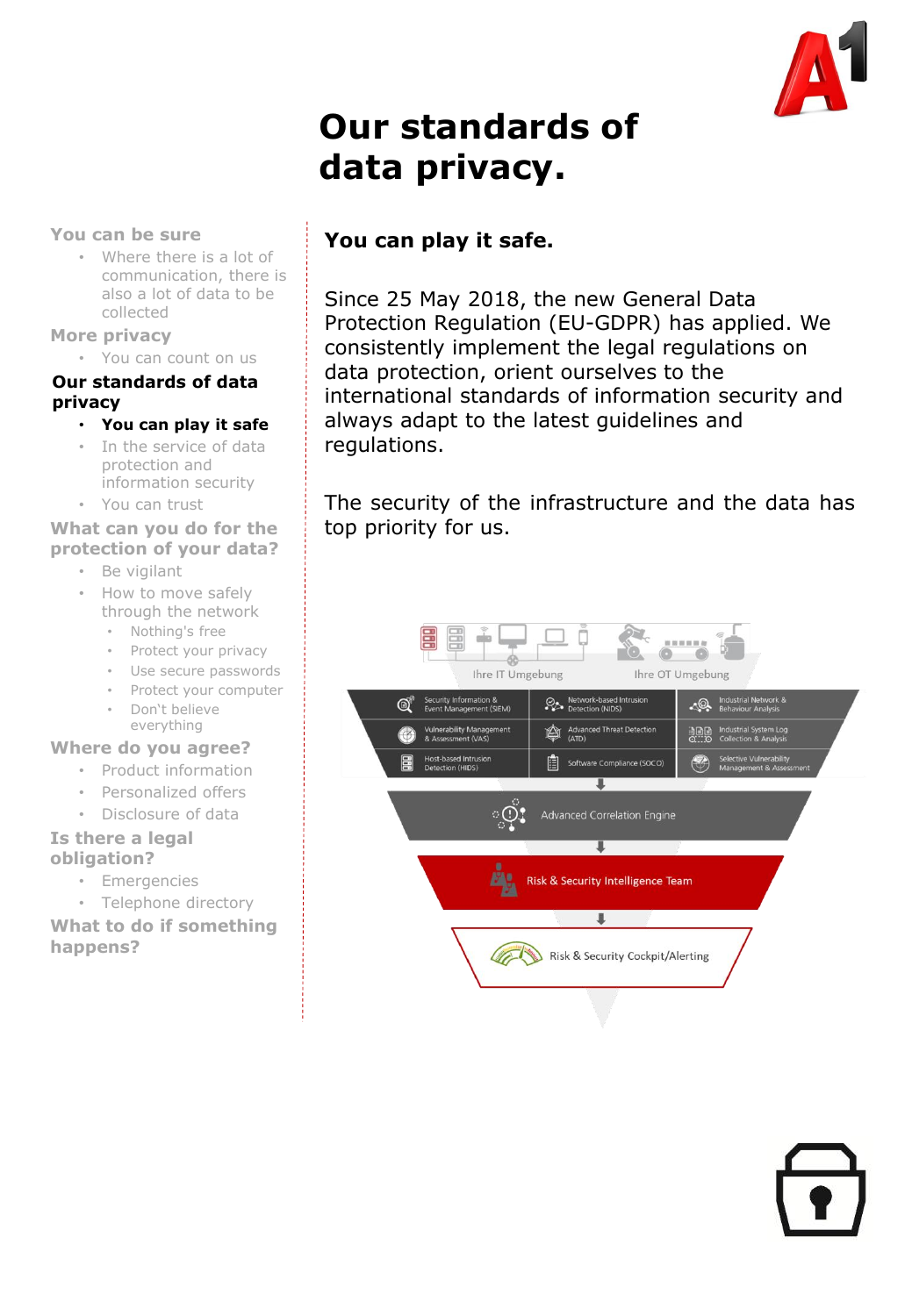

# **Our standards of data privacy.**

**You can be sure**

• Where there is a lot of communication, there is also a lot of data to be collected

## **More privacy**

• You can count on us

## **Our standards of data privacy**

- You can play it safe
- **In the service of data protection and information security**
- You can trust

**What can you do for the protection of your data?**

- Be vigilant
- How to move safely through the network
	- Nothing's free
	- Protect your privacy
	- Use secure passwords
	- Protect your computer
	- Don't believe everything

## **Where do you agree?**

- Product information
- Personalized offers
- Disclosure of data

## **Is there a legal obligation?**

- Emergencies
- Telephone directory

**What to do if something happens?**

# **In the service of data protection and information security.**

Information Security at A1 is certified according to internationally recognized standards: ISO 27001, ISO 9000, ISO 20000, ISO 18295-1 and Datacenter Star Audit: ECO DCSA 3.0.

We make extensive and varied efforts to ensure the security of our customers' data. For this reason, security management takes into account all security processes and controls required by the ISO 27001 standard. Since 2005, this security management has been certified according to the ISO 27001 standard. We also use other standards and frameworks such as CobIT 5.0, ISAE3402 or SANS Top 20 for the design of security measures and controls. A1 has established an internal control system for the integrity of financial processes that complies with the strict American stock exchange laws (known as the Sarbanes & Oxley Act - SOX).

# **A1's top priorities are legality, transparency, diligence and awareness of information and data security.**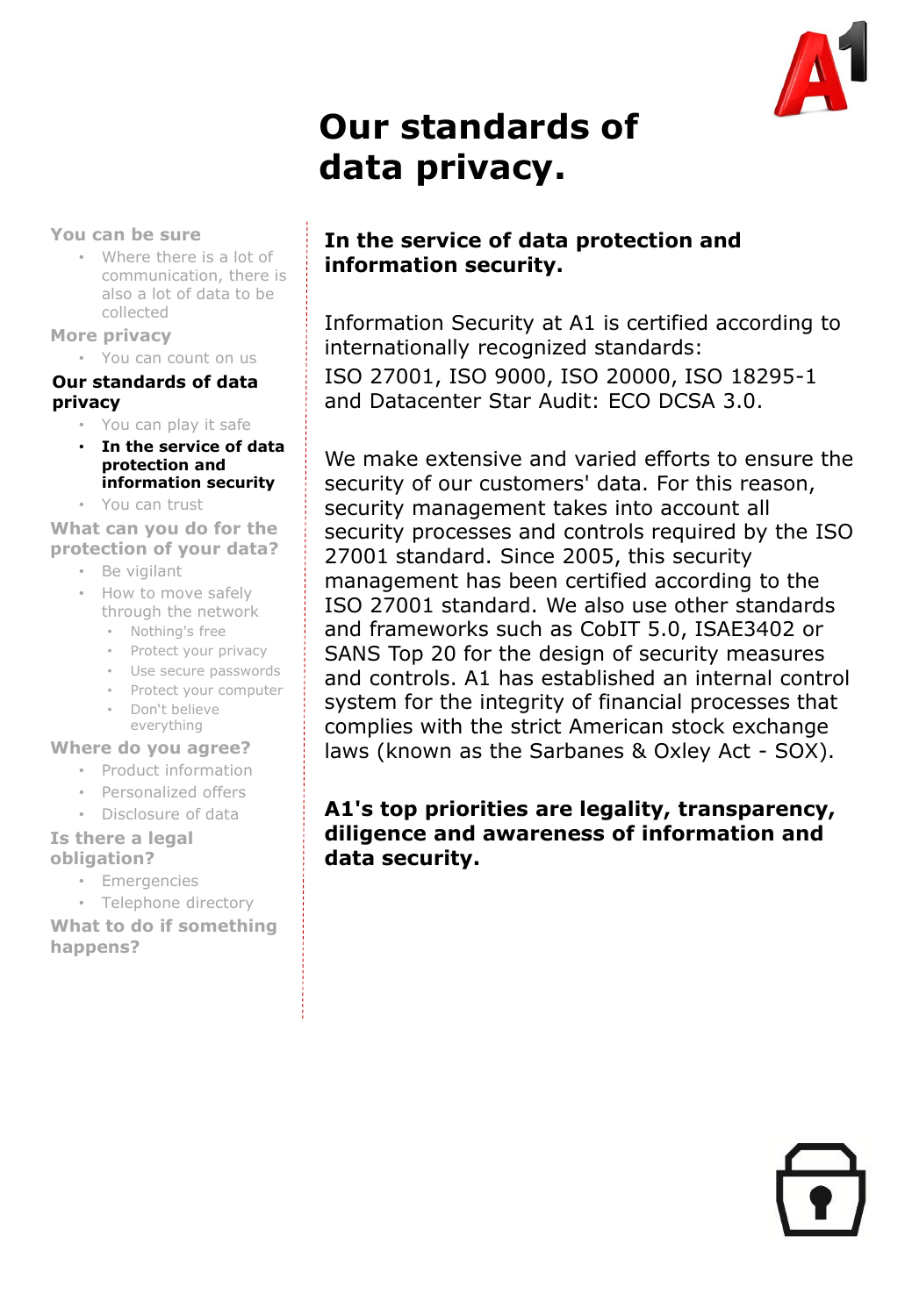

# **Our standards of data privacy.**

# **You can trust.**

Our employees work exclusively according to the Need-to-Know principle. Therefore, they are only allowed to access data that is necessary to fulfill their tasks. For example, employees in technical operations need access to your traffic and location data in order to be able to rectify faults or quality problems. However, they are not allowed to access any other data such as your contract and invoice details.

All employees are obliged to maintain confidentiality and are aware of the importance of information and data security. This is supported by internal and external guidelines and training.



# **More information:**

[www.a1.net/Datenschutz](http://www.a1.net/Datenschutz)

# **You can be sure**

• Where there is a lot of communication, there is also a lot of data to be collected

# **More privacy**

• You can count on us

# **Our standards of data privacy**

- You can play it safe
- In the service of data protection and information security
- **You can trust**

# **What can you do for the protection of your data?**

- Be vigilant
- How to move safely through the network
	- Nothing's free
	- Protect your privacy
	- Use secure passwords
	- Protect your computer
	- Don't believe everything

# **Where do you agree?**

- Product information
- Personalized offers
- Disclosure of data

# **Is there a legal obligation?**

- Emergencies
- Telephone directory

# **What to do if something happens?**

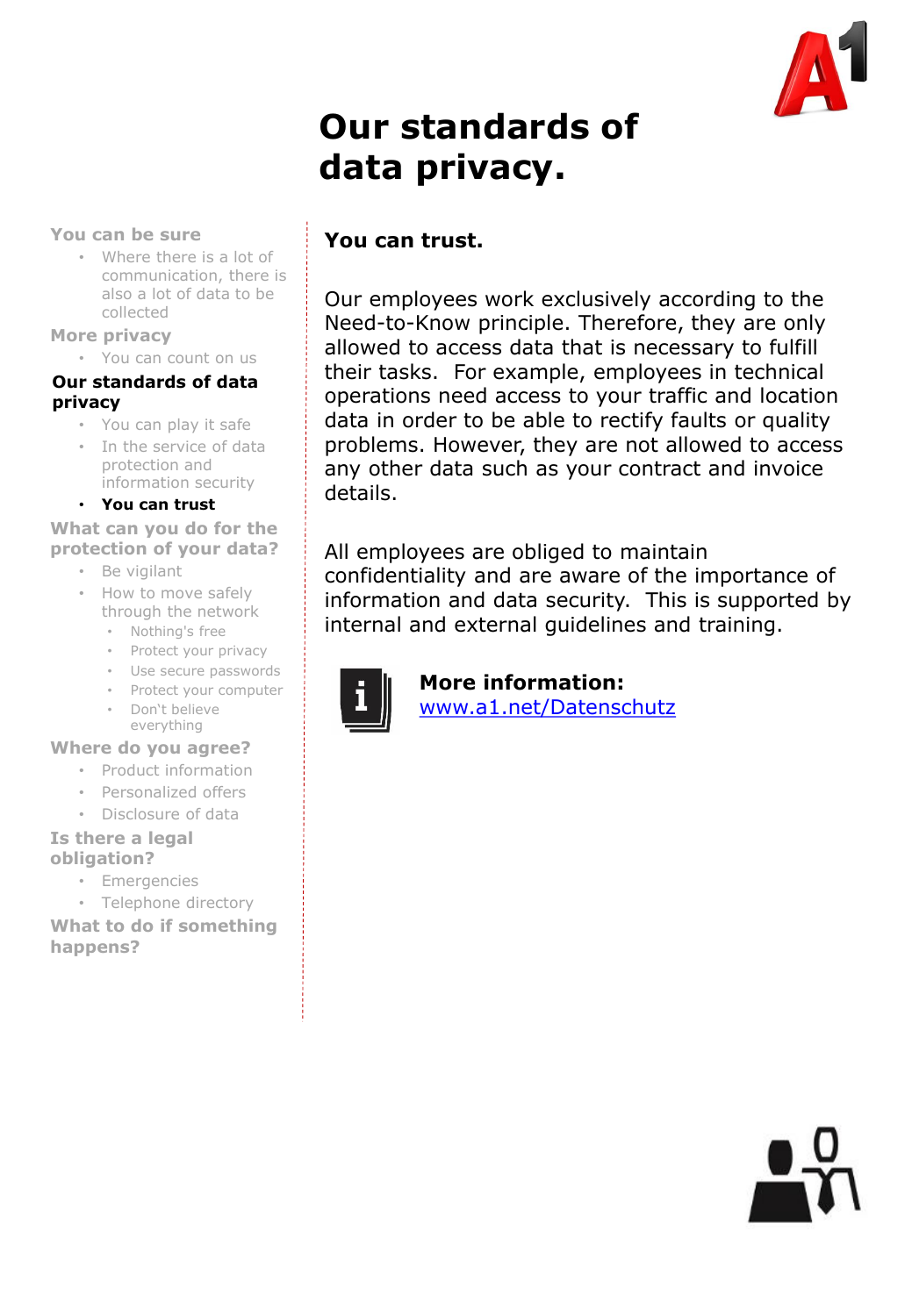# **What can you do for the protection of your data?**



# **You can be sure**

• Where there is a lot of communication, there is also a lot of data to be collected

# **More privacy**

• You can count on us

#### **Our standards of data privacy**

- You can play it safe
	- In the service of data protection and information security
	- You can trust

# **What can you do for the protection of your data?**

- **Be vigilant**
- How to move safely through the network
	- Nothing's free
	- Protect your privacy
	- Use secure passwords
	- Protect your computer
	- Don't believe everything

# **Where do you agree?**

- Product information
- Personalized offers
- Disclosure of data

# **Is there a legal obligation?**

- Emergencies
- Telephone directory

# **What to do if something happens?**

# **Be vigilant.**

A1 is very interested in making you aware of the potential dangers and risks on the Internet and in advising you on how to deal competently with the media.

Protect your privacy, always use secure passwords, don't believe everything you are promised and protect your end devices with up-to-date virus protection.

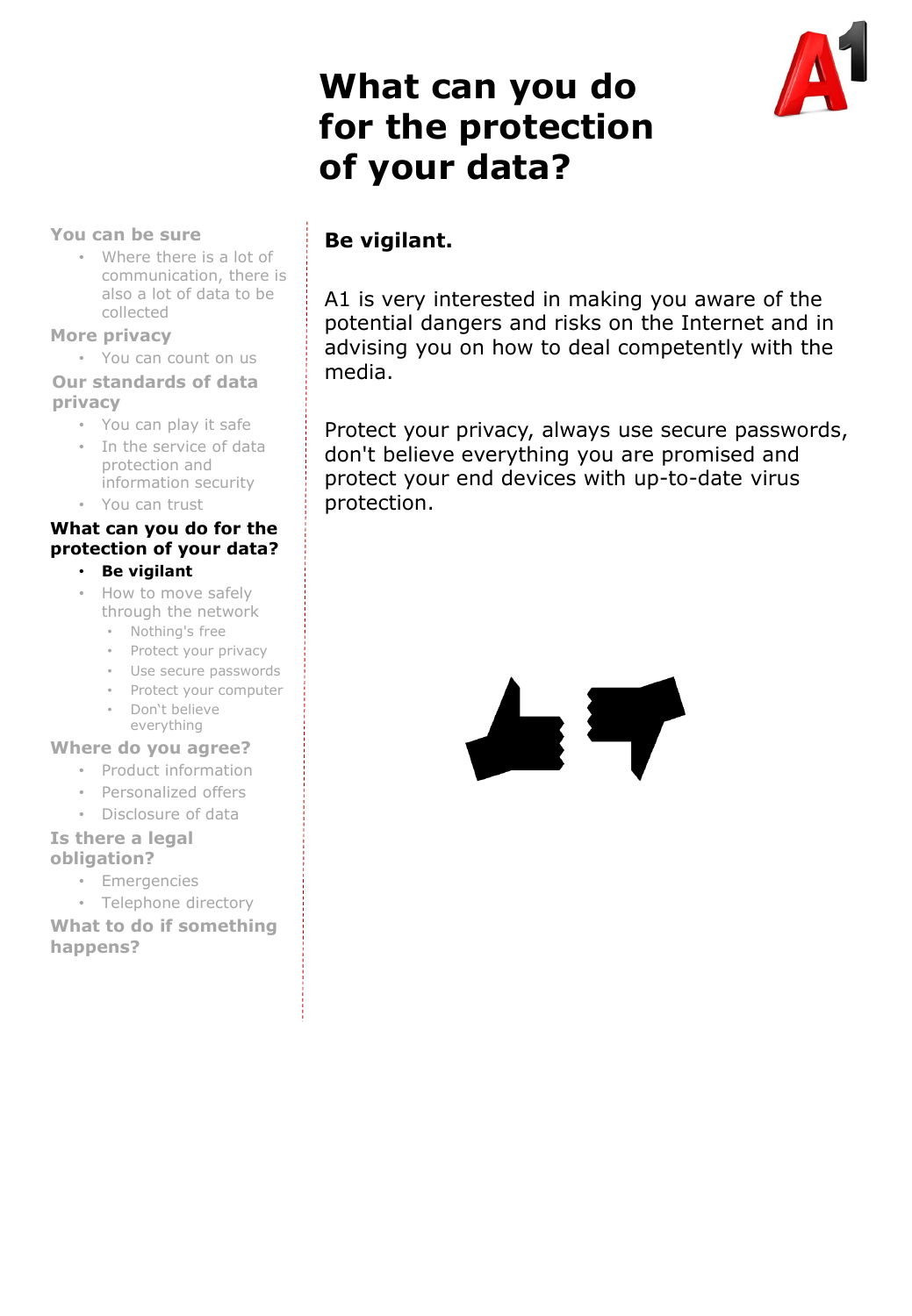

# **What can you do for the protection of your data?**

# **You can be sure**

• Where there is a lot of communication, there is also a lot of data to be collected

# **More privacy**

• You can count on us

## **Our standards of data privacy**

- You can play it safe
- In the service of data protection and information security
- You can trust

## **What can you do for the protection of your data?**

- Be vigilant
- **How to move safely through the network**
	- **Nothing's free**
	- **Protect your privacy** • **Use secure**
	- **passwords**
	- Protect your computer
	- Don't believe everything

# **Where do you agree?**

- Product information
- Personalized offers
- Disclosure of data

# **Is there a legal obligation?**

- Emergencies
- Telephone directory

**What to do if something happens?**

# **How to move safely through the network**

Surfing the Internet has become an indispensable part of our everyday lives. This is why it is particularly important to be aware of the potential dangers and risks on the Internet and to train yourself in how to handle the media competently.

# **Nothing is free.**

Be vigilant when something is offered conspicuously cheaply or even for free.

# **Protect your privacy.**

In social networks, use the "privacy" settings, limit your profile as much as possible and regularly check the effectiveness of your security settings.

# **Use secure passwords.**

Secure passwords consist of a combination of at least eight letters, numbers and special characters. Use different passwords for different accounts.

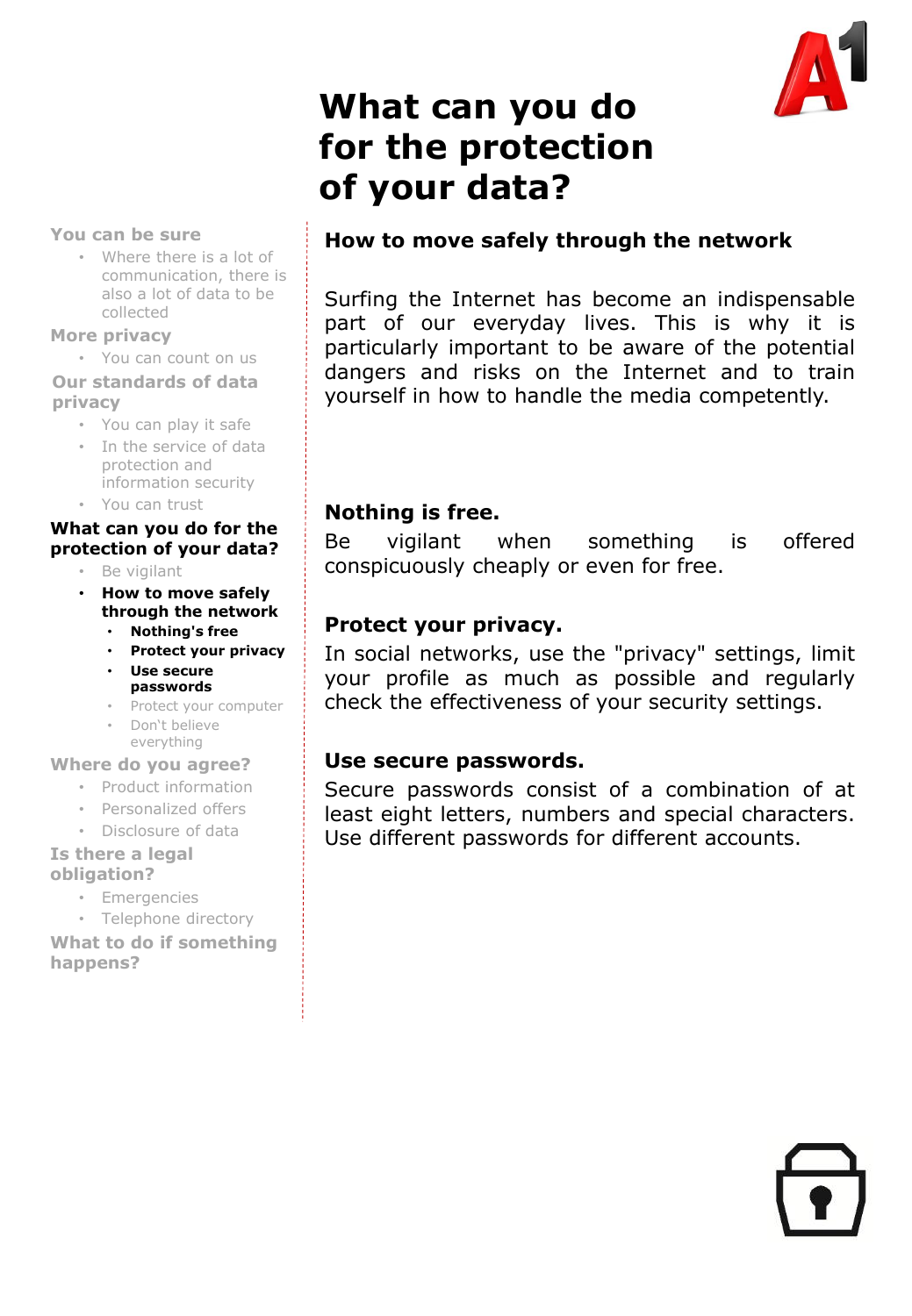

# **What can you do for the protection of your data?**

# **You can be sure**

• Where there is a lot of communication, there is also a lot of data to be collected

# **More privacy**

• You can count on us

## **Our standards of data privacy**

- You can play it safe
- In the service of data protection and information security
- You can trust

# **What can you do for the protection of your data?**

- Be vigilant
- **How to move safely through the network**
	- Nothing's free
	- Protect your privacy
	- Use secure passwords
	- **Protect your computer** • **Don't believe**
	- **everything**

**Where do you agree?**

- Product information
- Personalized offers
- Disclosure of data

# **Is there a legal obligation?**

- Emergencies
- Telephone directory

**What to do if something happens?**

# **Protect your computer.**

Use an anti-virus program. Make backup copies of your data. Be aware that if you use cloud services, you no longer have sole control over your data. Make sure that your e-banking connection is encrypted (https). Delete phishing (fraudulent) emails immediately and respect copyrights.

**How to move safely through the network**

# **Don't believe everything.**

Be suspicious of allegations found on the Internet. Therefore it is better to check your information several times! Protect your smartphone and tablet. Inform yourself before you install apps and do not allow them access to your device.



# **More information:**

You will find many more tips and free training courses on how to handle media safely at [https://a1internetfueralle.at](https://a1internetfueralle.at/)

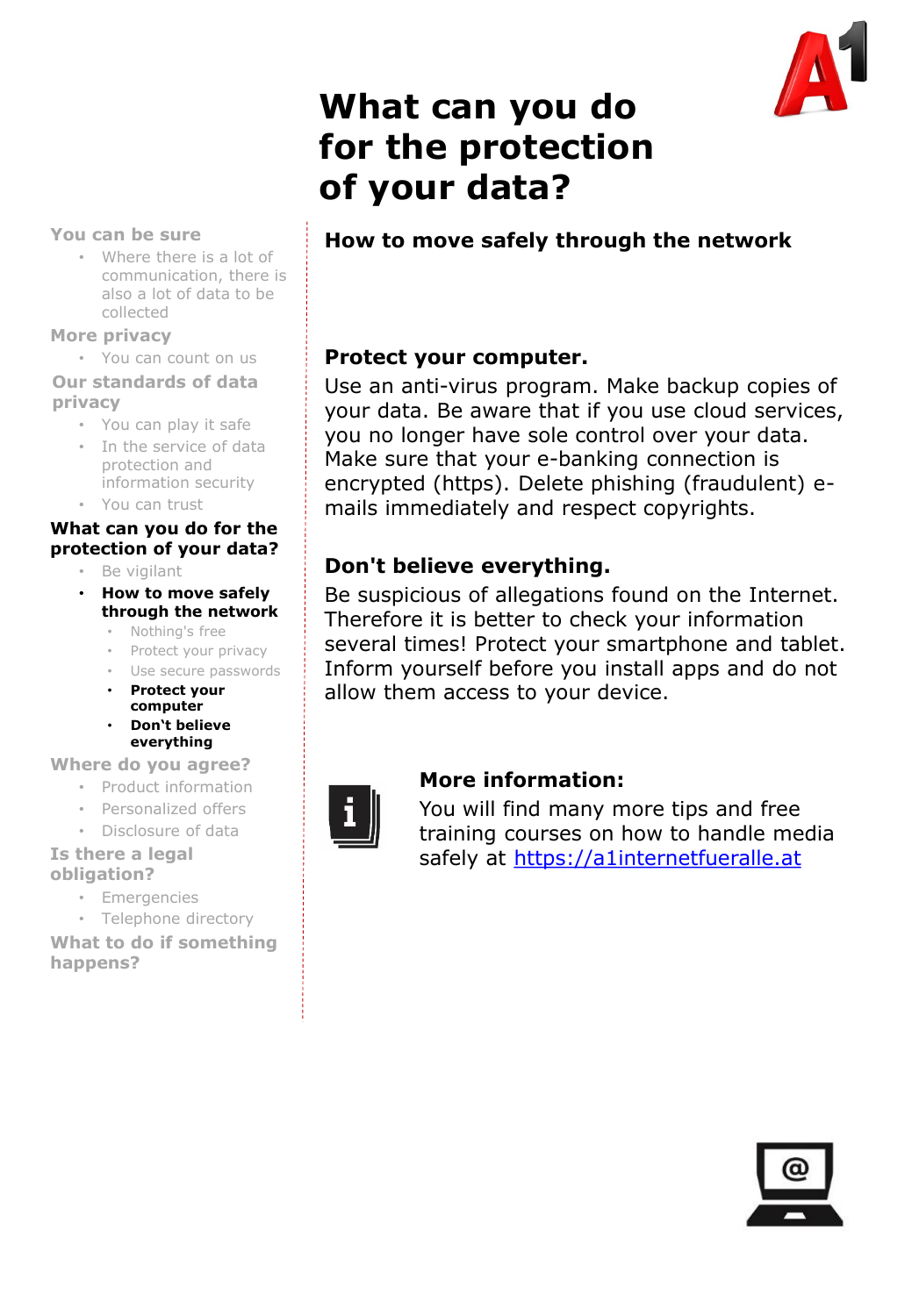

# **Where do you agree?**

# **You can be sure**

• Where there is a lot of communication, there is also a lot of data to be collected

# **More privacy**

• You can count on us

#### **Our standards of data privacy**

- You can play it safe
- In the service of data protection and information security
- You can trust

## **What can you do for the protection of your data?**

- Be vigilant
- How to move safely through the network
	- Nothing's free
	- Protect your privacy
	- Use secure passwords
	- Protect your computer
	- Don't believe everything

## **Where do you agree?**

- **Product information**
- **Personalized offers**
- Disclosure of data

## **Is there a legal obligation?**

- Emergencies
- Telephone directory

**What to do if something happens?**

**We only process some data if you have given us your consent to do so. Examples of this are:**

# **Product information.**

We inform you about current product information and offers. However, only via the communication channels you specify.

# **Personalized offers.**

We use your customer and usage data to make you offers that are as relevant and useful as possible. Product information and offers are thus precisely tailored to your needs. For example, we offer you a new data package when your free units are soon exhausted.

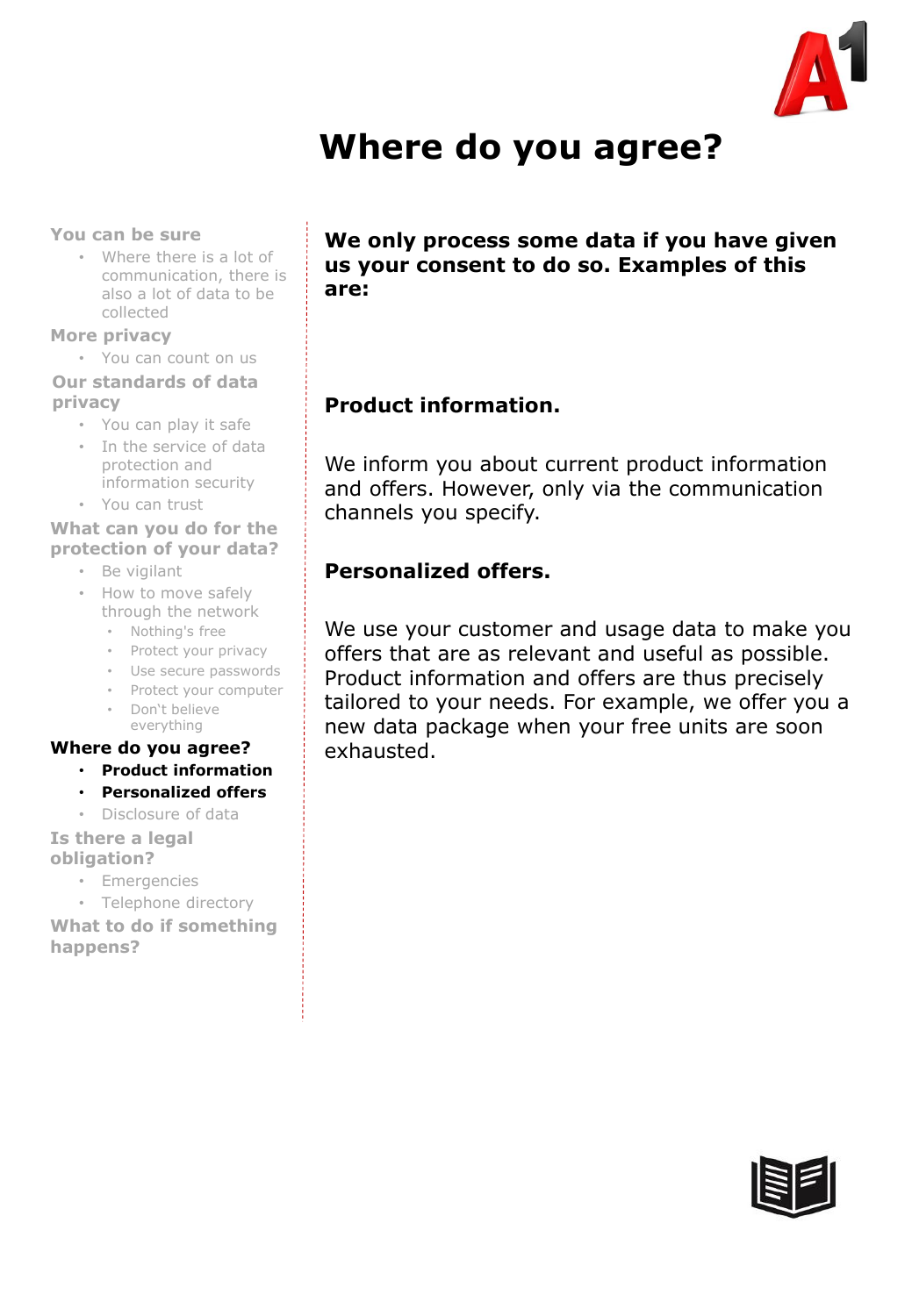

# **Where do you agree?**

# **You can be sure**

• Where there is a lot of communication, there is also a lot of data to be collected

# **More privacy**

• You can count on us

#### **Our standards of data privacy**

- You can play it safe
- In the service of data protection and information security
- You can trust

## **What can you do for the protection of your data?**

- Be vigilant
- How to move safely through the network
	- Nothing's free
	- Protect your privacy
	- Use secure passwords
	- Protect your computer
	- Don't believe everything

## **Where do you agree?**

- Product information
- Personalized offers
- **Disclosure of data**

#### **Is there a legal obligation?**

- Emergencies
- Telephone directory

**What to do if something happens?**

**We only process some data if you have given us your consent to do so. Examples of this are:**

# **Disclosure of data.**

Your data may be used by subsidiaries and partner companies of A1 Telekom Austria AG and A1 Telekom Austria Group, e.g: "Paybox" to inform you about mobile phone parking news - of course, this is always done in compliance with data protection regulations.



Of course, you can withdraw your consent at any time, e.g. at [a1.net/datenschutzeinstellungen](https://a1.net/datenschutzeinstellungen).

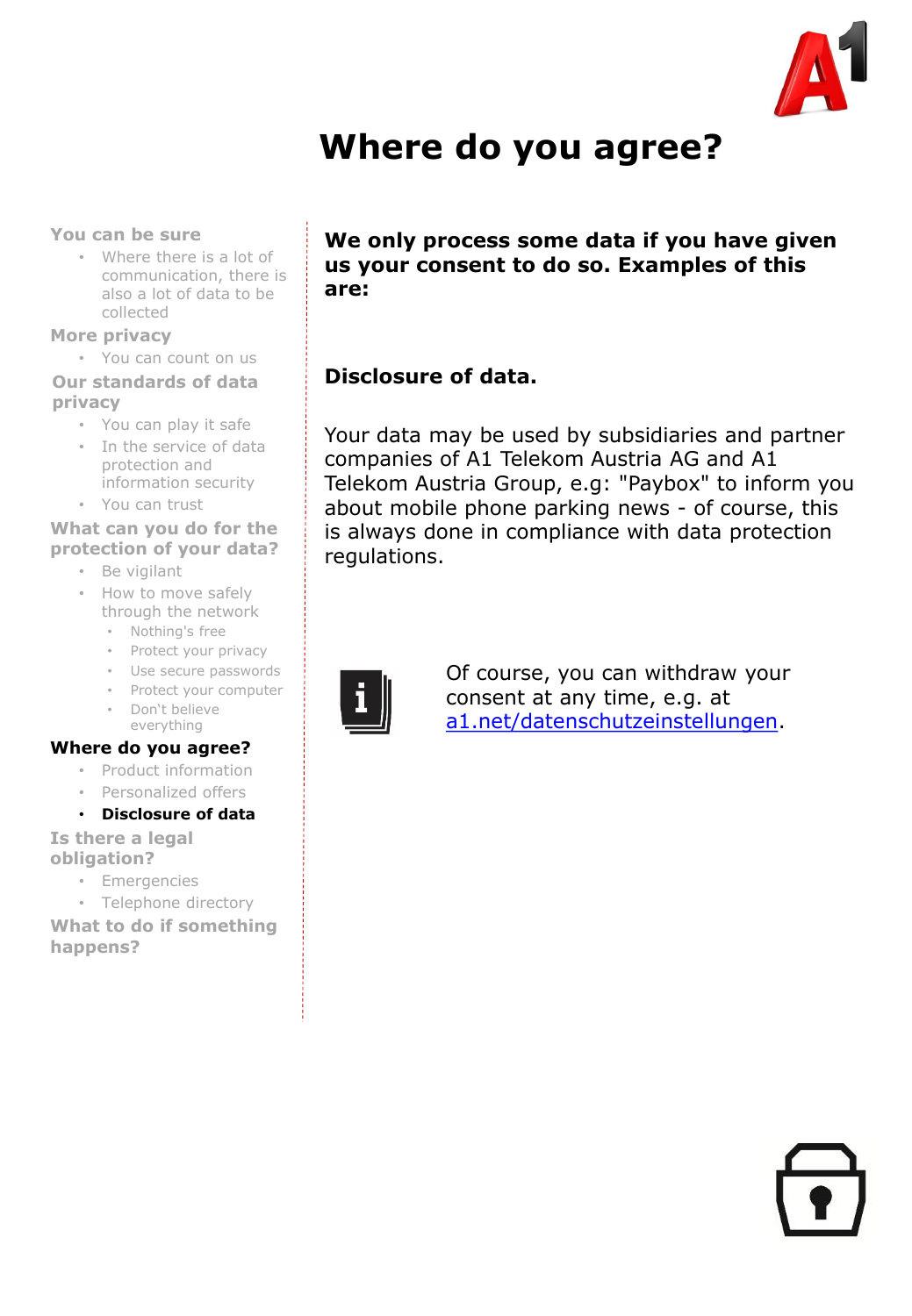

# **Is there a legal obligation?**

# **You can be sure**

• Where there is a lot of communication, there is also a lot of data to be collected

# **More privacy**

• You can count on us

## **Our standards of data privacy**

- You can play it safe
	- In the service of data protection and information security
	- You can trust

# **What can you do for the protection of your data?**

- Be vigilant
- How to move safely through the network
	- Nothing's free
	- Protect your privacy
	- Use secure passwords
	- Protect your computer
	- Don't believe everything

## **Where do you agree?**

- Product information
- Personalized offers
- Disclosure of data

# **Is there a legal obligation?**

- **Emergencies**
- **Telephone directory**

**What to do if something happens?**

# **We are required by law to process some data. Examples are:**

# **Emergencies.**

We disclose the name, address and contact information of subscribers and location data to operators of emergency call services at their request if the necessary assistance can only be provided quickly in an emergency by disclosing this information. Extensive documentation obligations prevent any possible misuse of data.

# **Telephone directory.**

We are obliged to keep an up-to-date directory of subscribers ("telephone directory") and to operate a telephone information service. We must also make our subscriber data available to other publishers of subscriber directories and information services on request. An exception only exists if a person objects to the inclusion of his or her data in the subscriber directory, i.e. has a so-called "secret number".

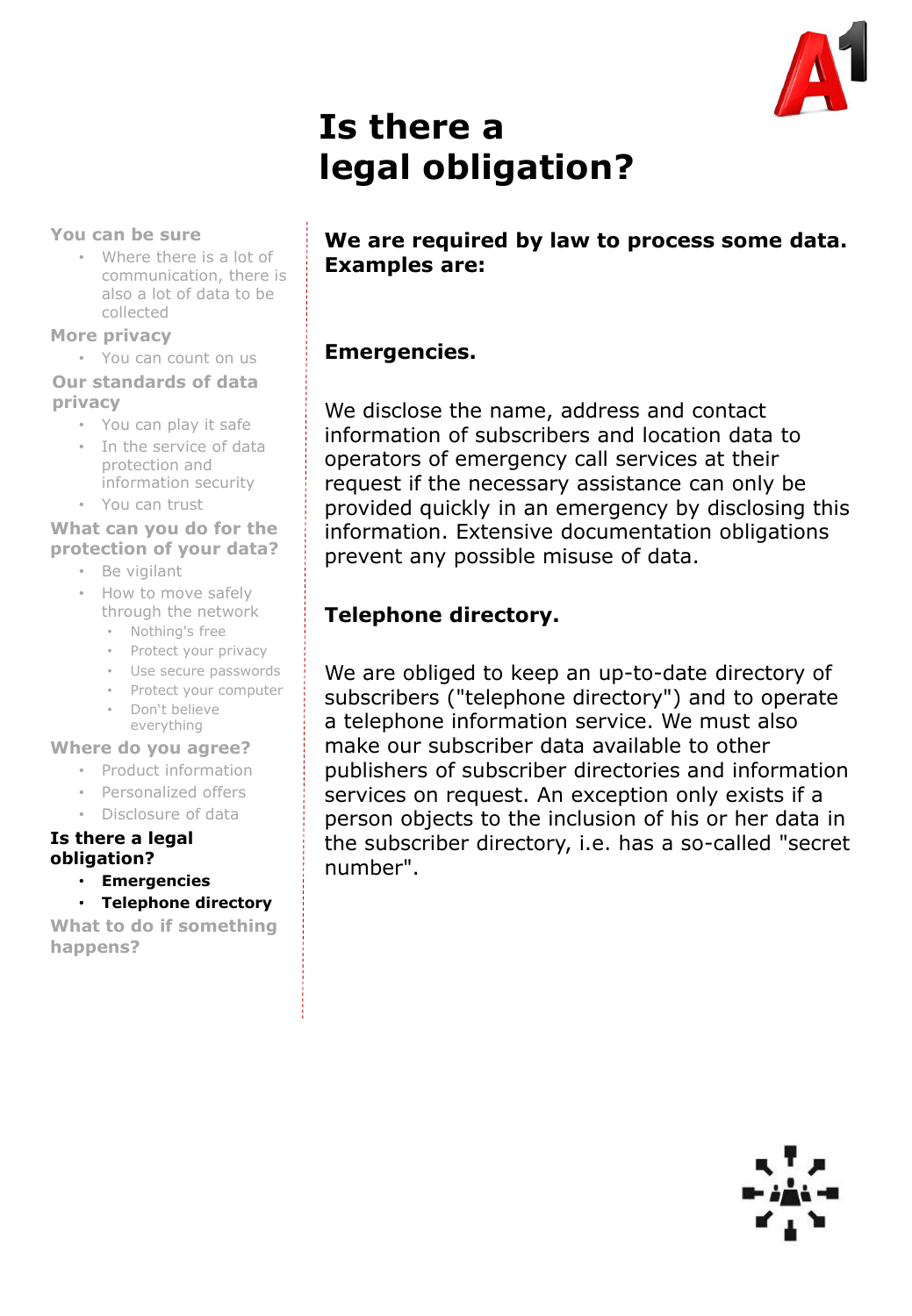

# **What to do if something happens?**

# **You can be sure**

• Where there is a lot of communication, there is also a lot of data to be collected

# **More privacy**

• You can count on us

## **Our standards of data privacy**

- You can play it safe
	- In the service of data protection and information security
	- You can trust

# **What can you do for the protection of your data?**

- Be vigilant
- How to move safely through the network
	- Nothing's free
	- Protect your privacy
	- Use secure passwords
	- Protect your computer
	- Don't believe everything

# **Where do you agree?**

- Product information
- Personalized offers
- Disclosure of data

#### **Is there a legal obligation?**

- Emergencies
- Telephone directory

# **What to do if something happens?**

# **A case for the data protection authority.**

Unfortunately, despite all the precautions taken, it is never possible to completely rule out the possibility of personal data falling into the wrong hands.

In such a case, we immediately take all necessary measures to prevent imminent damage or - if this is no longer possible - to minimize it.

We are obliged to notify the data protection authority immediately in the event of a breach of the protection of personal data. If there is any reason to believe that this could adversely affect the privacy of individuals, we will immediately notify the individuals concerned. We will provide you with all necessary information regarding the cause and extent of the damage, as well as the necessary steps and measures to limit the damage.

You can be sure that all necessary steps to limit the damage will be taken immediately, comprehensibly and transparently!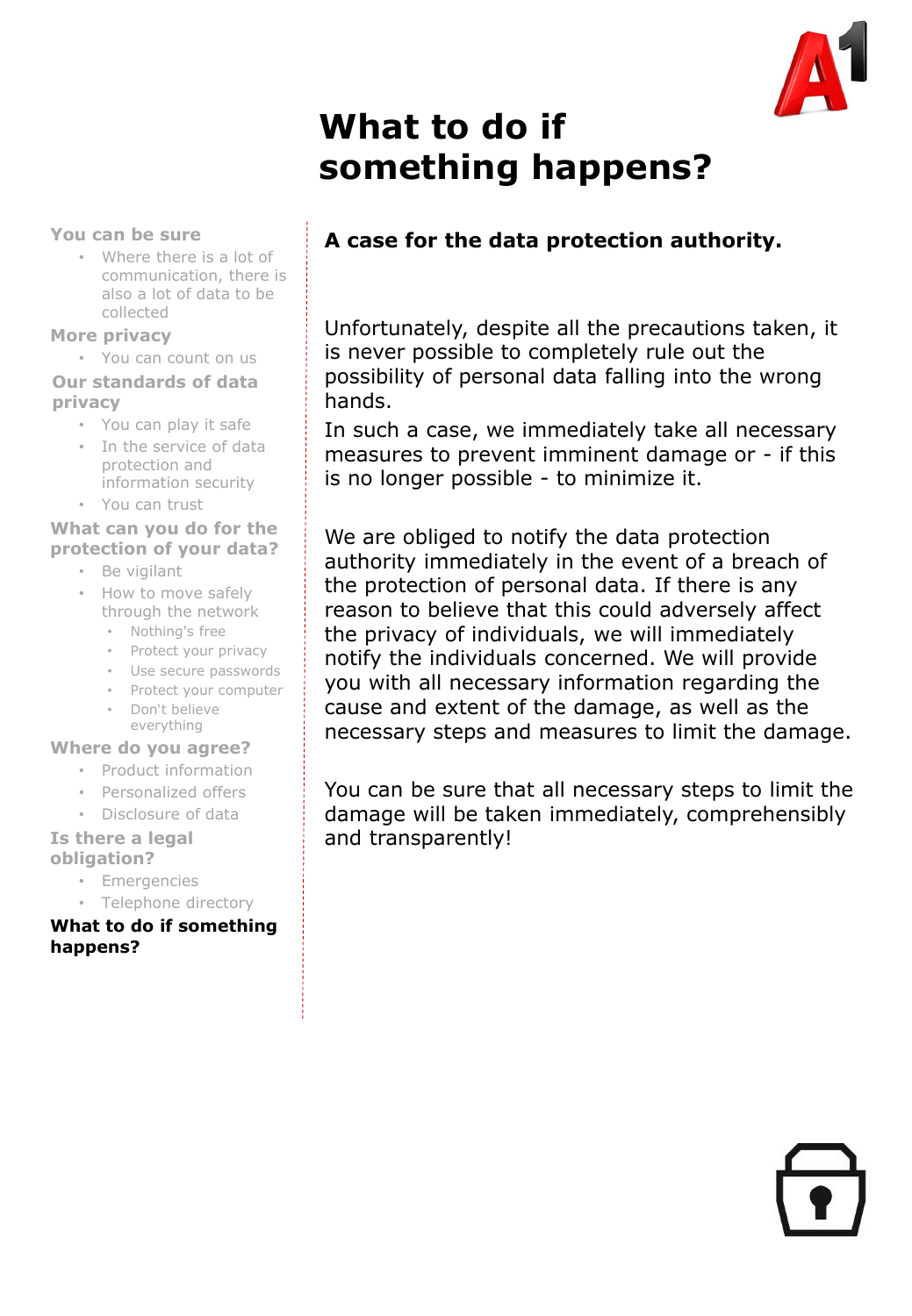Further information on the subject of data protection can be found at: <https://www.a1.net/datenschutz>

We are constantly implementing measures to ensure that our IT infrastructure is protected not only against current but also future threats and that we meet our own stringent requirements.